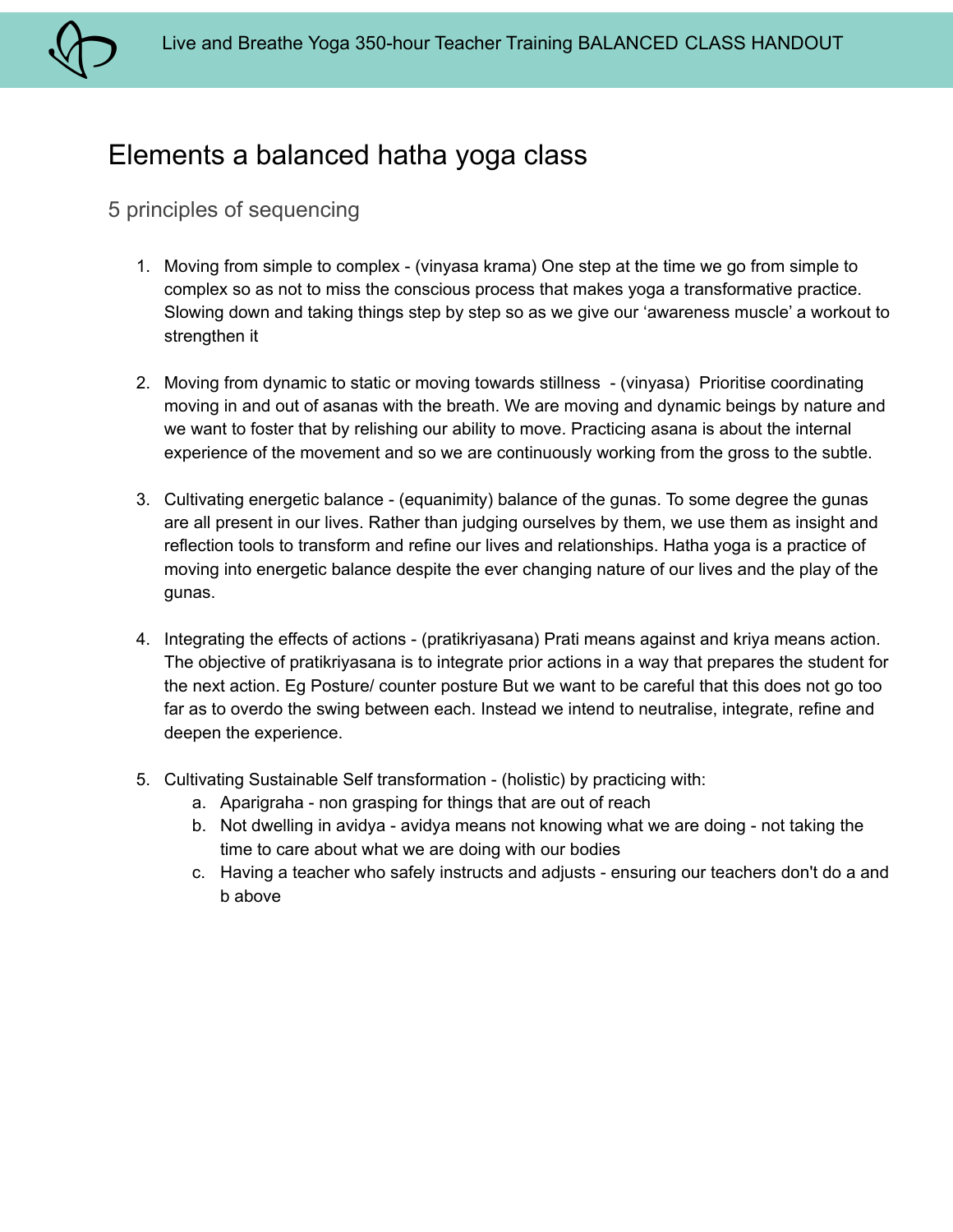

### 6 main components of a hatha yoga class

A balanced yoga class has six main components that take the student through a logical progression to release and rebalance body, mind and energy (and eventually all koshas).

#### **1. Opening / centering**

The beginning of the yoga class is a time where we invite the students to land on their yoga mats leaving the business of their day/life behind and become present. This can happen laying down, in childs pose or even sitting with closed eyes. Use a clear and calming guided instruction on bringing attention inwards to themselves. Perhaps setting an intention for the practice, introducing a theme, or have the students explore something within themselves. We aim to help the students settle body, mind and energy in preparation for their yoga practice.

#### **2. Vinyasa /limbering/mobilise**

Start with moving the main joints of the body or awakening the core. We warm up the body and coordinate with the breath with gentle, limbering vinyasa to release tension, realign the spine, improve circulation and calm the nervous system. Connect to our centre and then start to build some heat. Surya namaskara is a dynamic limbering flow.

#### **3. Asanas**

Our class plan will have a logical flow where asanas build upon each other so that the body is prepared throughout the practice. There may be a physical and/or emotional intention built into the class plan and this will unfold dueing delivery of the class. The ashtanga system has this done already for us but it is important to ensure the body is moved in all directions in each practice using Backbends, forward bends, inversions, twists, balances, hip openers and side bends.

Generally I follow:

- Centering
- Mobilistion and core activation
- Surya/chandra namaskara
- Standing postures
- Seated postures with forward bend, hip opener and twist
- Backbends
- Twist
- Inversion
- Breathing
- Stillness
- Relaxation